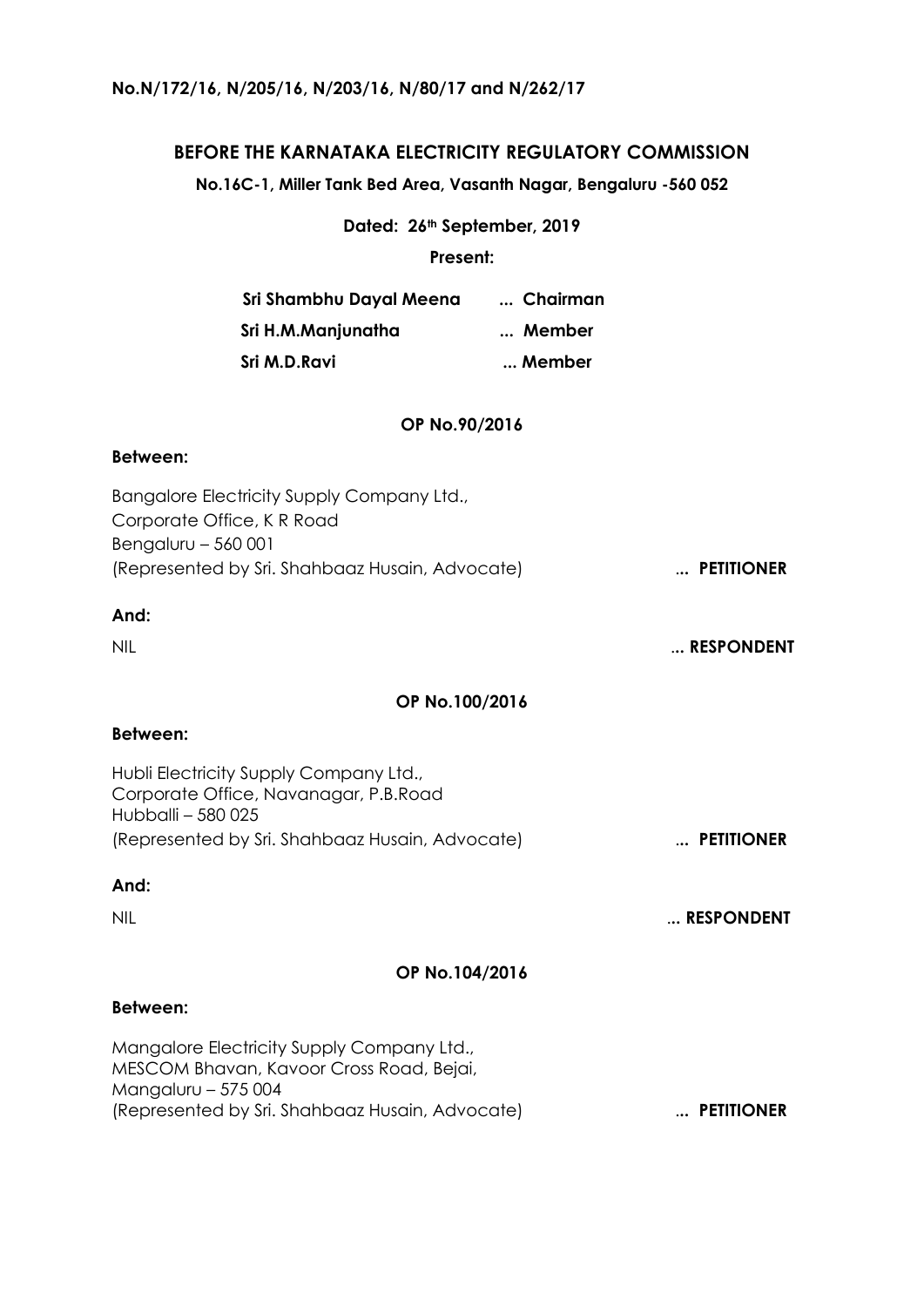| And:                                                                                                                                               |            |
|----------------------------------------------------------------------------------------------------------------------------------------------------|------------|
| <b>NIL</b>                                                                                                                                         | RESPONDENT |
| OP No.47/2017                                                                                                                                      |            |
| <b>Between:</b>                                                                                                                                    |            |
| Gulbarga Electricity Supply Company Limited<br><b>Station Road</b><br>Kalaburagi - 585 102                                                         |            |
| (Represented by Sri. Shahbaaz Husain, Advocate)                                                                                                    | PETITIONER |
| And:                                                                                                                                               |            |
| <b>NIL</b>                                                                                                                                         | RESPONDENT |
| OP No.130/2017                                                                                                                                     |            |
| <b>Between:</b>                                                                                                                                    |            |
| Chamundeshwari Electricity Supply Corporation Ltd<br>Corporate Office, CESC No.29<br>Vijayanagar 2 <sup>nd</sup> State, Hinkal<br>Mysuru - 570 017 |            |
| (Represented by Sri. Shahbaaz Husain, Advocate)                                                                                                    | PETITIONER |
| And:                                                                                                                                               |            |

NIL .**.. RESPONDENT**

# **ORDERS**

- 1. These petitions were filed by ESCOMs seeking modification of period of banking in respect of RE generators. The petitions were disposed off by the Commission vide Order dated 09.01.2018.
- 2. Against this Order of the Commission some of the generators filed Appeals before Hon'ble Appellate Tribunal of Electricity (ATE) which were disposed off vide judgement dated 29.03.2019 (Appeal No. 42/2018 and Connected matters). The Hon'ble ATE remitted the matter to the Commission for passing appropriate order in the light of the observations made in the judgment dated 29.03.2019. The generators filed IA No. 962/2019 before Hon'ble ATE with the following prayer:

*"Clarify the operative portion of the Judgment dated 29.03.2019, to the extent of the submission made hereinabove, with specific reference to the scope and need for remand to KERC being* 

# **-2-**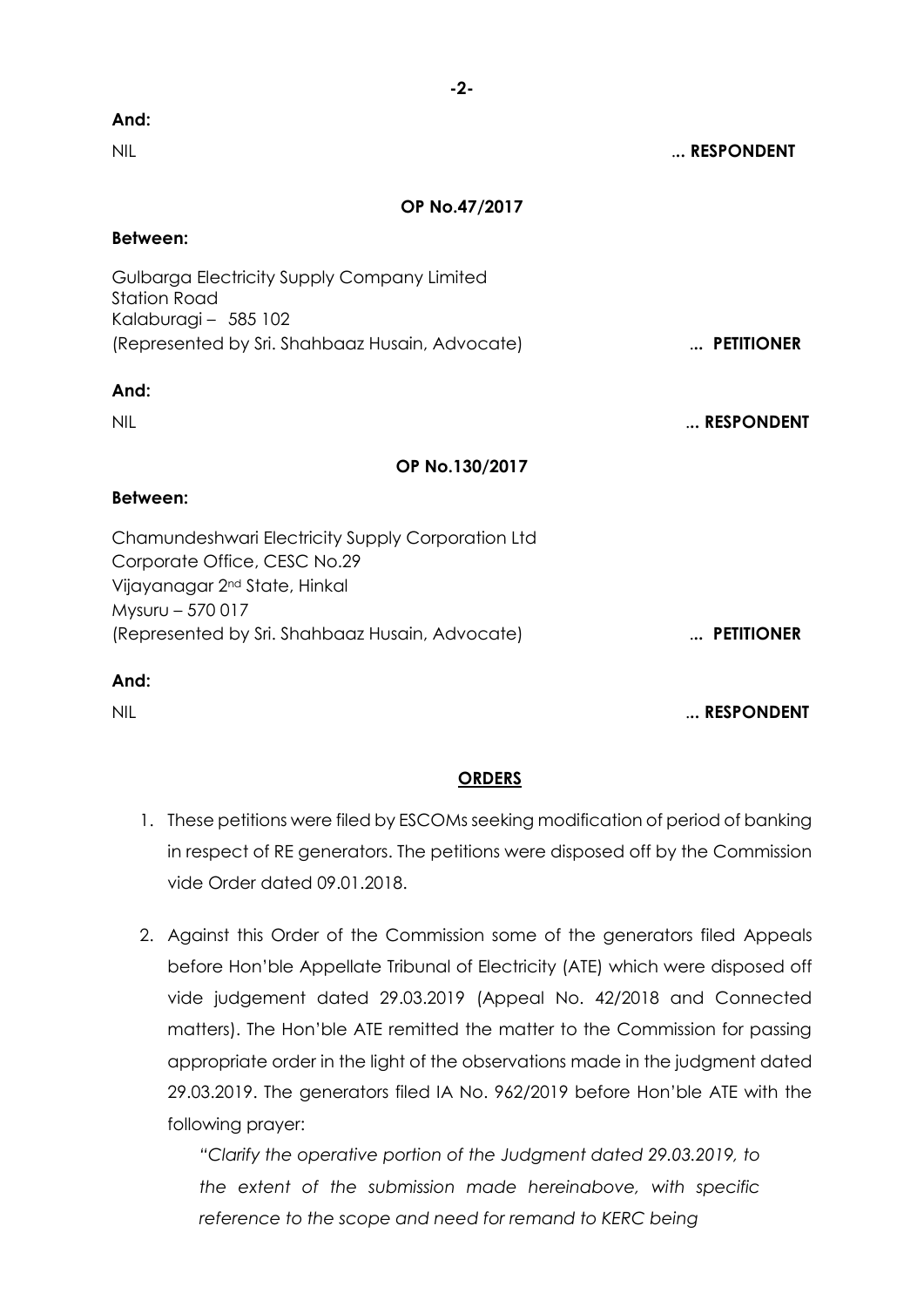*restricted to new Wind Energy Projects now being set up in the State of Karnataka".* 

3. The Hon'ble ATE disposed off the said IA on 05.08.2019 as follows:

*"If the Bench did not render its opinion on first and third issues on merits and if it was only with reference to issue of violation of principles of natural justice, then the matter definitely needs to be remanded to the 1st Respondent-Commission for fresh consideration. Since the first and third issues were decided on merits, which ultimately resulted in the Judgment opining that modification of terms and conditions of banking arrangements in the concluded contracts is not sustainable in the eyes of law, the direction remanding the matter for fresh consideration would not arise. If the parties are aggrieved by the Judgment on merits pertaining to issue Nos. 1 and 3, they are at liberty to approach the higher forum seeking appropriate remedy. Since the Judgment clearly indicated that modification to the terms and conditions of banking arrangement in concluded contracts is bad in law and*  further opined that such modifications could be applied to future *contracts, nothing remains for fresh consideration of the matter by the 1st Respondent-Commission. Therefore, the paragraph in the order portion which directs remand of the matter to the Commission for fresh consideration is hereby deleted.*

*With the above observations, the IA is disposed of".*

- 4. The proceedings were initiated by the Commission pursuant to the remand order dated 29.03.2019. When the petitions came up for hearing on 17.09.2019, the Counsel for petitioners submitted that the judgement of Hon'ble ATE dated 29.03.2019 is challenged by the BESCOM before the Hon'ble Supreme Court in DFR No. 26531/2019.
- 5. Based on the above, the following Order is passed:
	- *a) The remand proceedings initiated pursuant to Judgement of the Hon'ble* Appellate Tribunal for Electricity *dated 29.03.2019 are heard and closed for the present in view of the clarificatory order dated 05.08.2019 of Hon'ble ATE in Appeal No. 42/2018 and connected cases, subject to the*